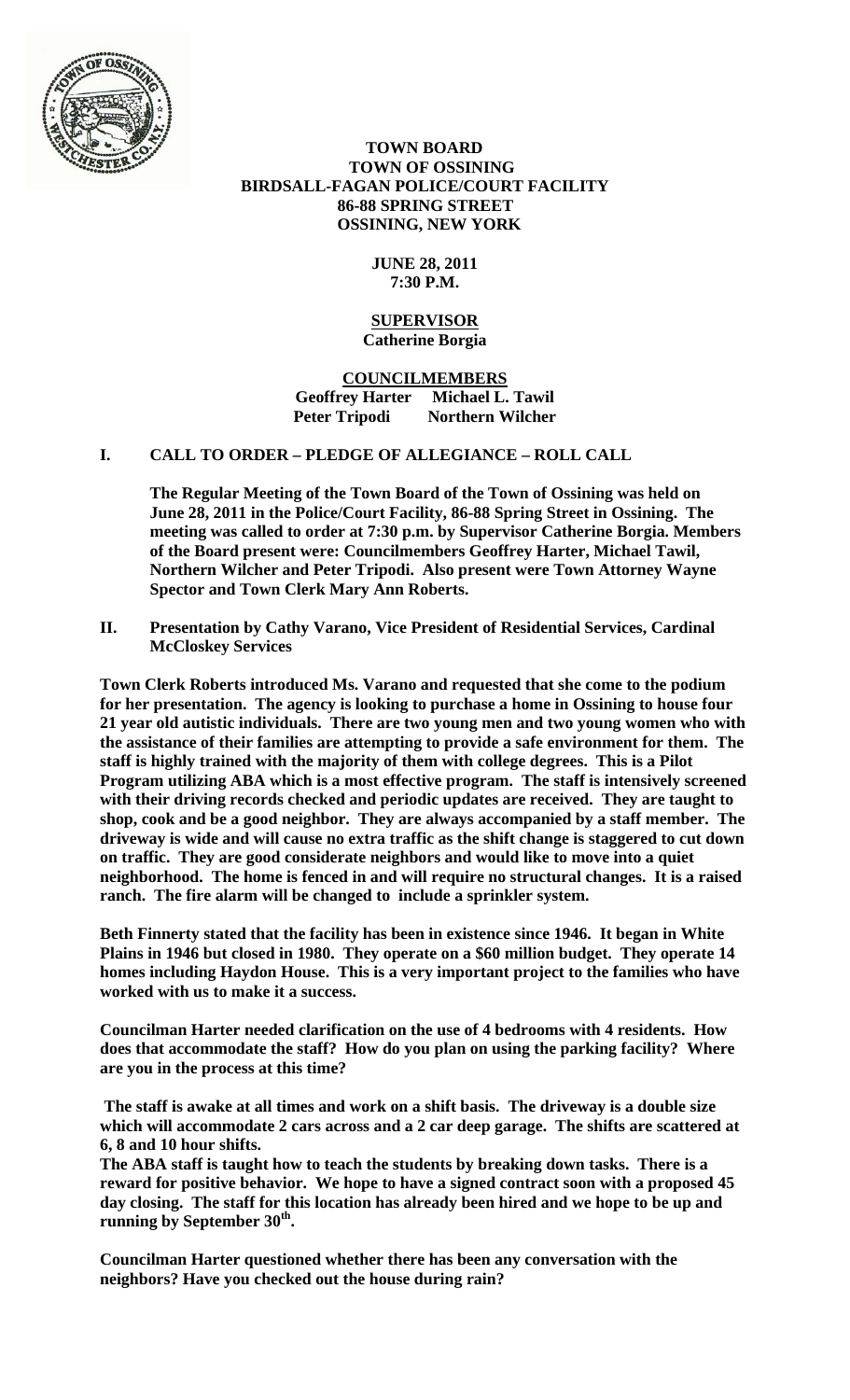**No we have not contacted the neighbor as of yet. Once the contract has been signed, we will contact the Town as well as the neighbors of our plans. We did have an inspection of the home for such things.** 

### **III. ANNOUNCEMENTS**

**Supervisor Borgia announced that fireworks will be held on July 1 at the Louis Engel Park with music at 7 p.m. and the fireworks at 9:15 p.m. The Mary Sawyer Garden Award will be given out that evening as well.** 

**Councilman Harter recommended that you get there early and park high and then walk down to the park.** 

# **IV. PUBLIC COMMENT ON AGENDA ITEMS**

### **V. BOARD RESOLUTIONS**

# **A. Approval of Minutes**

**Councilmember Harter moved and it was seconded by Councilmember Tawil that the following be approved:** 

**Resolved, that the Town Board of the Town of Ossining hereby approves the June 14, 2011 Minutes of the Regular Meeting as presented.** 

 **Motion Carried: Unanimously** 

### **B. Approval of Voucher Detail Report**

**Councilmember Wilcher moved and it was seconded by Councilmember Tawil that the following be approved:** 

**Resolved, that the Town Board of the Town of Ossining hereby approves the Voucher Detail Report dated June 28, 2011 in the amount of \$549,871.72 for 2011.** 

**Councilman Tripodi pointed out that the Planning Consultant is receiving \$19,000 and understands that some of the monies are in escrow. However, Councilman Tripodi would like to formally discuss looking into merging our Planning/Building Departments with the Village's Planning/Building Departments at the next Town's**  Work Session on July 5<sup>th</sup> ·

**Councilman Tawil added that we are actively discussing this topic with the Village.** 

**Supervisor Borgia agrees that this should be discussed at the next work session to provide everyone with updates.** 

> **Vote: 4-0-1 Voting Aye: Tawil, Harter, Wilcher & Borgia Nay: Tripodi**

### **C. Personnel-Parks Department-Seasonal Appointment**

**Councilmember Tawil moved and it was seconded by Councilmember Harter that the following be approved:** 

**Resolved, that the Town Board of the Town of Ossining hereby appoints Ramel Dubois, Elmsford, to the seasonal position of Laborer in the Parks Department effective June 27, 2011 at \$7.50/hr.**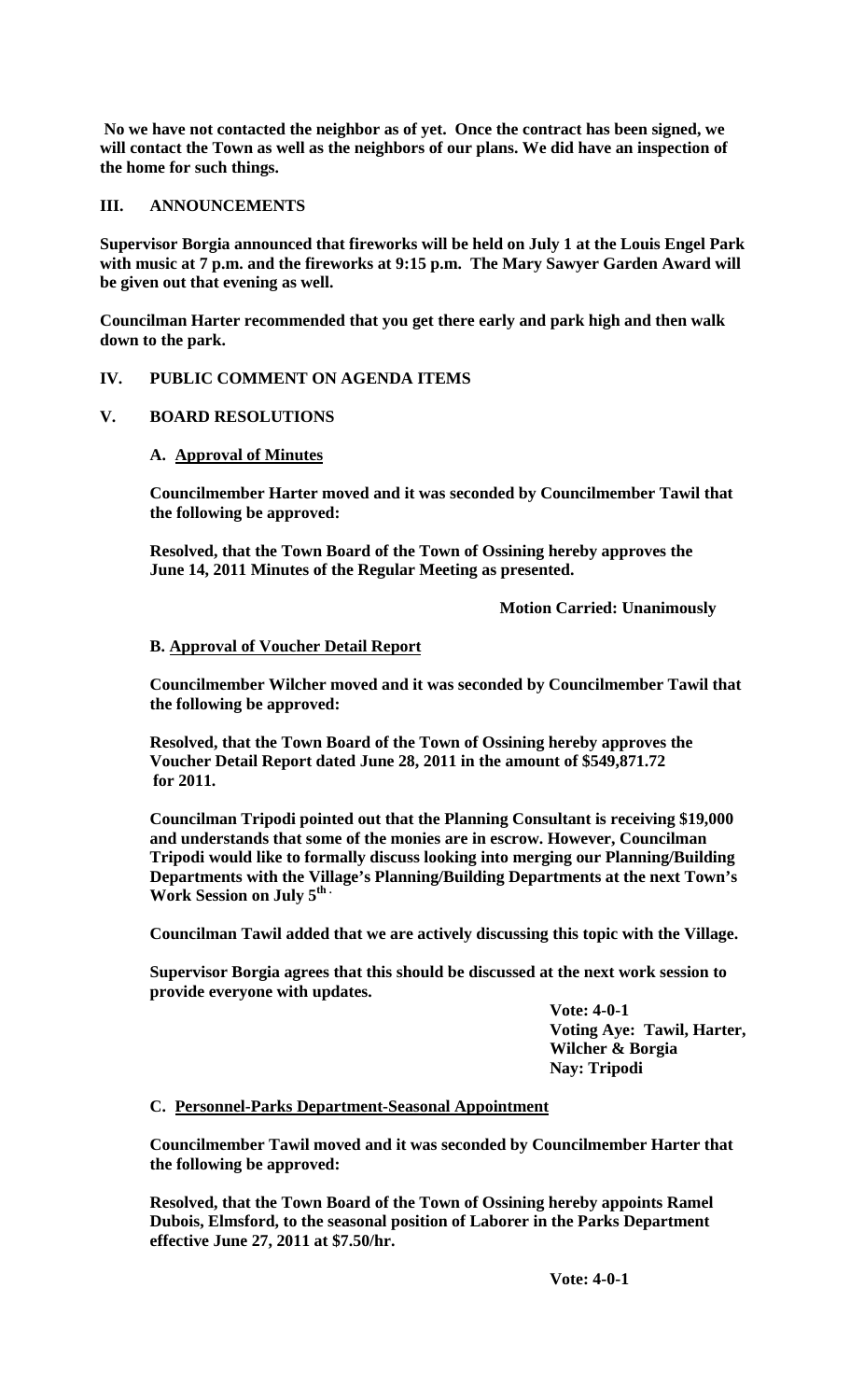**Voting Aye: Tawil, Harter, Wilcher & Borgia Nay: Tripodi** 

**D. Authorization to sign stipulation with the Teamsters regarding unused vacation days**

**Councilmember Tawil moved and it was seconded by Councilmember Wilcher that the following be approved:** 

**WHEREAS, the Town of Ossining ("the Town"), and Local 456 International Brotherhood of Teamsters, Chauffeurs, Warehousemen and Helpers of America, AFL-CIO (the "Union") are parties to a collective bargaining agreement covering the period January 1, 2007 – December 31, 2011 ("the Contract"); and,** 

**WHEREAS, Article X(3) of the Contract provides that vacation must be taken by no later than May 15 of the year following the year of entitlement; and** 

**WHEREAS, Mr. Albert Rivera, Working Foreman – Parks, has been unable to utilize all of his vacation from 2010 by May 15, 2011 because of his workload; and** 

**WHEREAS, the Town and the Union have agreed to a one-time exception to the proscriptions of Article X(3) that vacation must be utilized by May 15 of the year following the year of entitlement; therefore be it** 

**Resolved that the Town Board of the Town of Ossining authorizes the Supervisor to sign, upon approval of the Town Attorney, a Stipulation of Agreement between the Town, and the Teamsters & Chauffeurs Union Local No.456. allowing that, for a one-time, non-precedent setting basis, Mr. Albert Rivera shall be permitted to utilize his accrued and unused vacation leave from 2010 provided that he utilizes such vacation leave by no later than November 30, 2011. If he fails to utilize his 2010 vacation leave by November 30, 2011, it shall be forfeited. This Stipulation shall not establish a precedent with regard to how similar situations may be handled in the future and neither party hereto shall use, introduce or make reference to this Stipulation during any subsequent action, proceeding, arbitration or improper practice proceeding except to enforce the terms of this Stipulation.** 

> **Vote: 4-0-1 Voting Aye: Tawil, Harter, Wilcher & Borgia Nay: Tripodi**

**E. Authorization to sign a stipulation with the Teamsters regarding donation of sick, vacation and personal days**

**Councilmember Tawil moved and it was seconded by Councilmember Wilcher that the following be approved:** 

**WHEREAS, the Town of Ossining ("the Town"), and Local 456 International Brotherhood of Teamsters, Chauffeurs, Warehousemen and Helpers of America, AFL-CIO (the "Union") are parties to a collective bargaining agreement covering the period January 1, 2007 – December 31, 2011 ("the Contract"); and,** 

**WHEREAS, Ms. Josette Polzella presently serves in the civil service title of Tax Assessor and is not a member of the bargaining unit to which the Contract applies; and** 

**WHEREAS, Ms. Polzella is presently absent from work for serious medical reasons and is about to exhaust all of her accrued and unused sick, vacation and personal leave; and**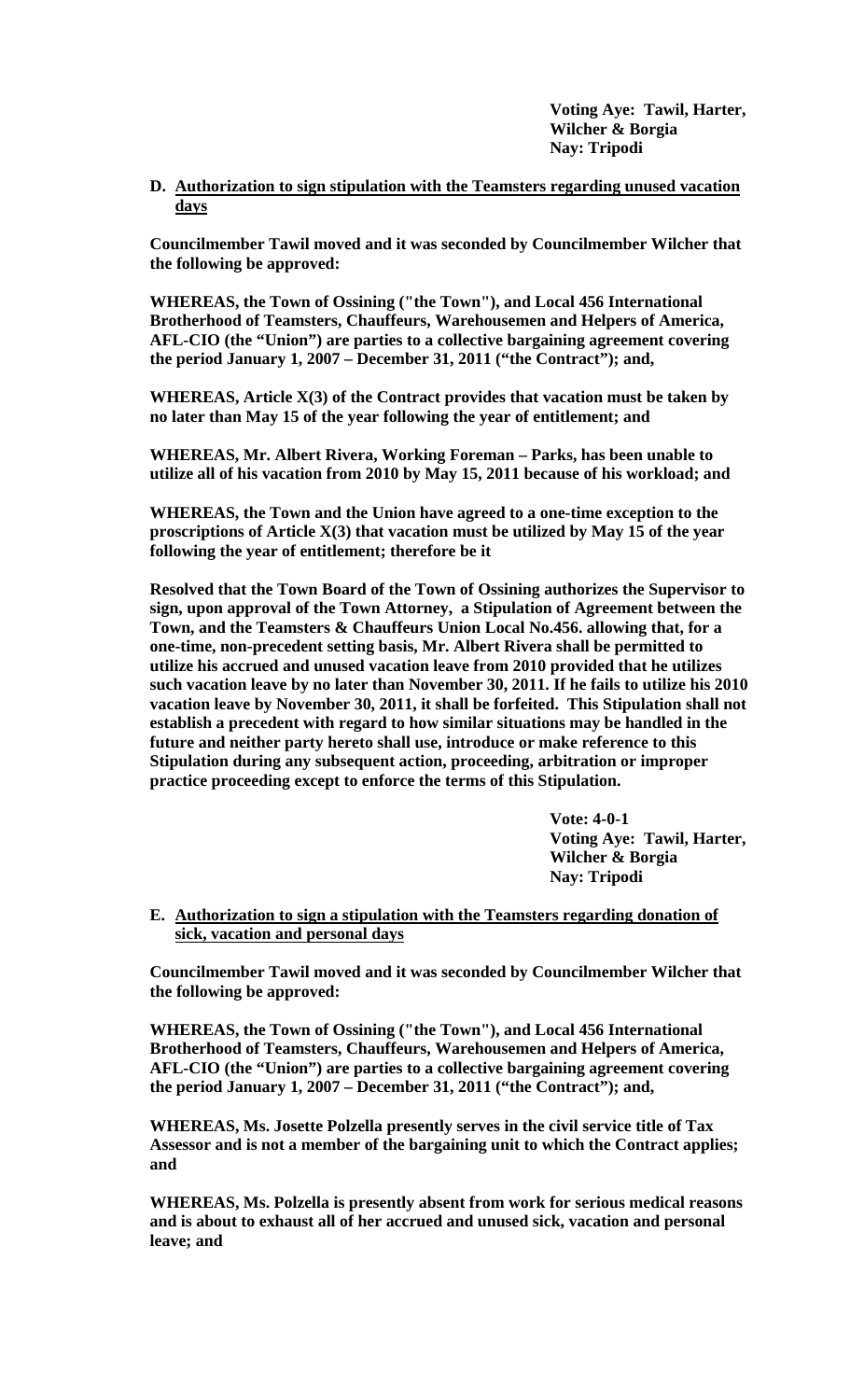**WHEREAS, one or more members of the bargaining unit have volunteered to donate some of their accrued and unused leave time to Ms. Polzella during her present absence in order to permit her to continue to be paid during the continuation of her absence; and** 

**WHEREAS, the Town and the Union have agreed to permit such donations to be made to Ms. Polzella without setting a precedent for the future; now therefore be it** 

**Resolved that the Town Board of the Town of Ossining authorizes the Supervisor to sign, upon approval of the Town Attorney, a stipulation that states that notwithstanding the provisions of the Contract, the Town and the Union agree that on a one-time, non-precedent setting basis, members of the bargaining unit may donate accrued and unused sick, vacation, or personal days to Ms. Polzella for her immediate use exclusively during her current absence** 

 **Motion Carried: Unanimously** 

### **F. Authorization for property tax payment plan**

**Councilmember Harter moved and it was seconded by Councilmember Tawil that the following be approved:** 

**Whereas, certain property taxes have not been paid on the parcel located at 9-09 Nicole Circle resulting in commencement of In Rem foreclosure proceedings, and the property owner has requested a payment plan for outstanding taxes due on the property; and** 

**Whereas, the Town Board desires to allow the property owner an opportunity to pay for all outstanding taxes by authorizing the Receiver of Taxes to institute a payment plan with the property owner; now therefore be it** 

**Resolved, that the Town Board of the Town of Ossining hereby authorizes the Receiver of Taxes to set up a payment plan in accordance with the Town Code with the owner of property located at 9-09 Nicole Circle, to satisfy all taxes, interest, penalties and fees due to the Town of Ossining; and be it further** 

**Resolved, that based on the unique circumstances of this case, this arrangement shall not set a precedent with how future cases are handled.** 

 **Motion Carried: Unanimously** 

#### **VI. CORRESPONDENCE TO BE RECEIVED AND FILED**

**Councilmember Harter moved and it was seconded by Councilmember Tawil that the following be approved:** 

**May 25, 2011 Minutes of the Town Planning Board.** 

**Motion Carried: Unanimously** 

### **VII. VISITOR RECOGNITION**

 **Supervisor Borgia announced that fireworks will be held on July 1 at the Louis Engel Park with music at 7 p.m. and the fireworks at 9:15 p.m. The Mary Sawyer Garden Award will be given out that evening as well.** 

**Councilman Harter recommended that you get there early and park high and then walk down to the park**.

**VIII. ADJOURNMENT**